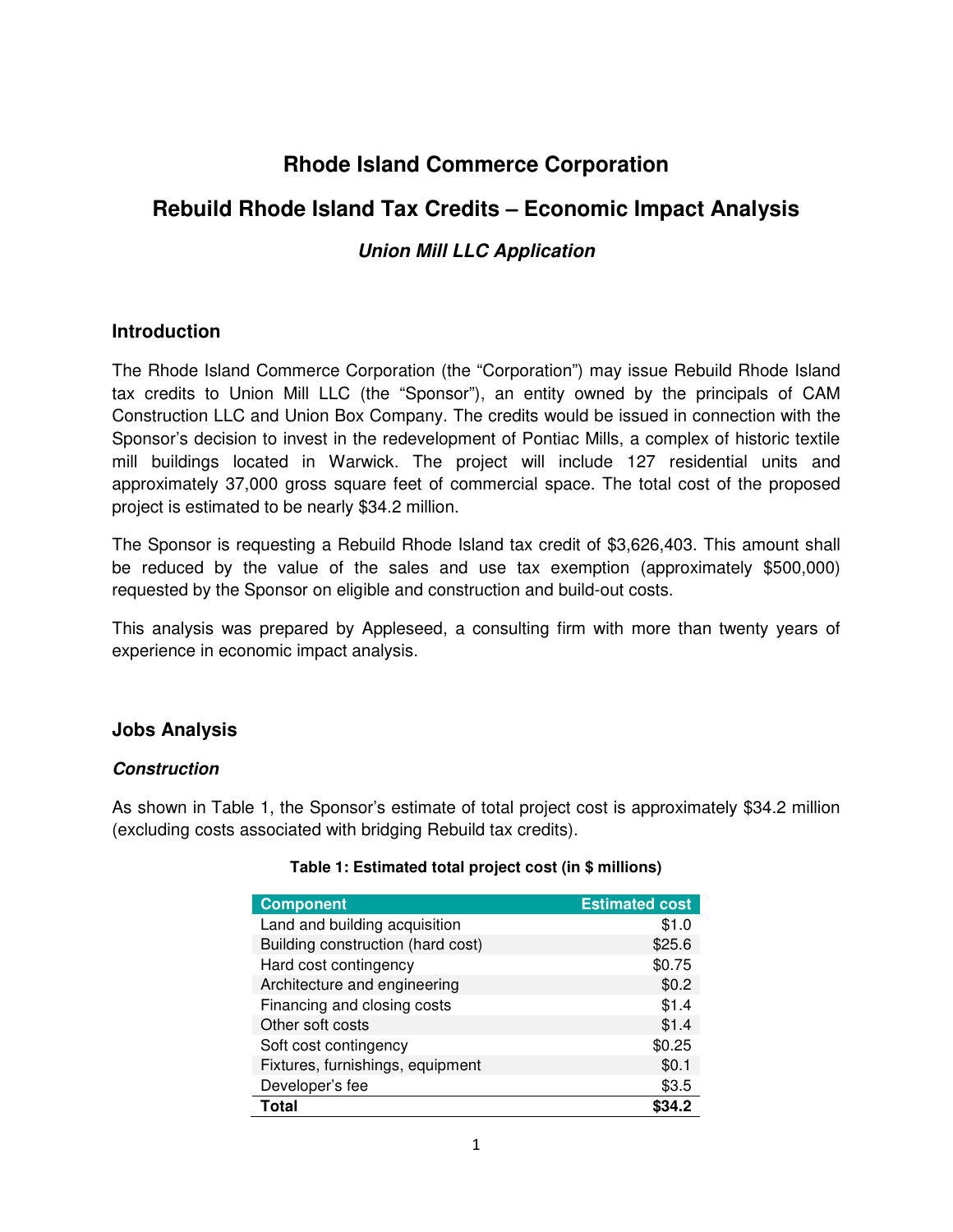After excluding certain costs that for purposes of this analysis do not have a direct, current impact on Rhode Island's economy (such as land and financing costs), the remaining hard and soft costs total \$31.8 million. Appleseed estimates that direct expenditures of \$31.8 million will directly and indirectly generate:

- $\bullet$  256 person-years<sup>1</sup> of work in Rhode Island;
- \$13.3 million in earnings;

<u>.</u>

- Nearly \$43.6 million in statewide economic output<sup>2</sup>;
- A projected one-time increase of approximately \$500,000 in personal income taxes paid to the State during construction; and
- A one-time increase of nearly \$22.7 million in Rhode Island's GDP.

These impacts are summarized below in Table 2. The project's *direct impact* is the impact of the company's direct spending on design and construction. Its indirect impact is the effect of spending by contractors for goods and services (insurance, construction materials, etc) purchased from other Rhode Island businesses.

| Table 2: Direct and indirect impact of construction spending (employment in person-years; |
|-------------------------------------------------------------------------------------------|
| income, value-added and output in millions of 2017 dollars)                               |

|                     | <b>Employment</b> | <b>Earnings</b> | Value added | <b>Output</b> |
|---------------------|-------------------|-----------------|-------------|---------------|
| Direct Effect       | 162.              | \$9.0           | \$19.0      | \$31.8        |
| Indirect Effect     | 94                | 4.3             | 10.4        | 11.8          |
| <b>Total Effect</b> | 256               | \$13.3          | \$29.4      | \$43.6        |

Most of the activity reflected in Table 2 is expected to occur between mid-2016 and mid-2018. The anticipated wage rates for construction jobs are shown below in Table 3. Anticipated wage rates are the median hourly wage for these occupations in Rhode Island.

#### **Table 3: Anticipated wages during construction**

| <b>Occupation</b>    | <b>RI median hourly wage<sup>3</sup></b> |
|----------------------|------------------------------------------|
| Architect            | \$41.70                                  |
| Construction manager | \$52.12                                  |
| Carpenter            | \$19.70                                  |
| Electrician          | \$23.71                                  |
| Plumber              | \$24.03                                  |
| Painter              | \$16.07                                  |
| Laborer              | \$16.77                                  |

 $1$  A person-year is equivalent to the time worked by one person who is employed full-time for a year. For example, it could represent the work of two people who are each employed full-time for six months; or the work of one person who is employed half-time for two years.

 $2$  Output is a measure of the total sales by Rhode Island companies (including the "sale" of labor by Rhode Island households) generated by the project.

<sup>&</sup>lt;sup>3</sup> Rhode Island Department of Labor and Training, Occupational Employment Statistics, 2014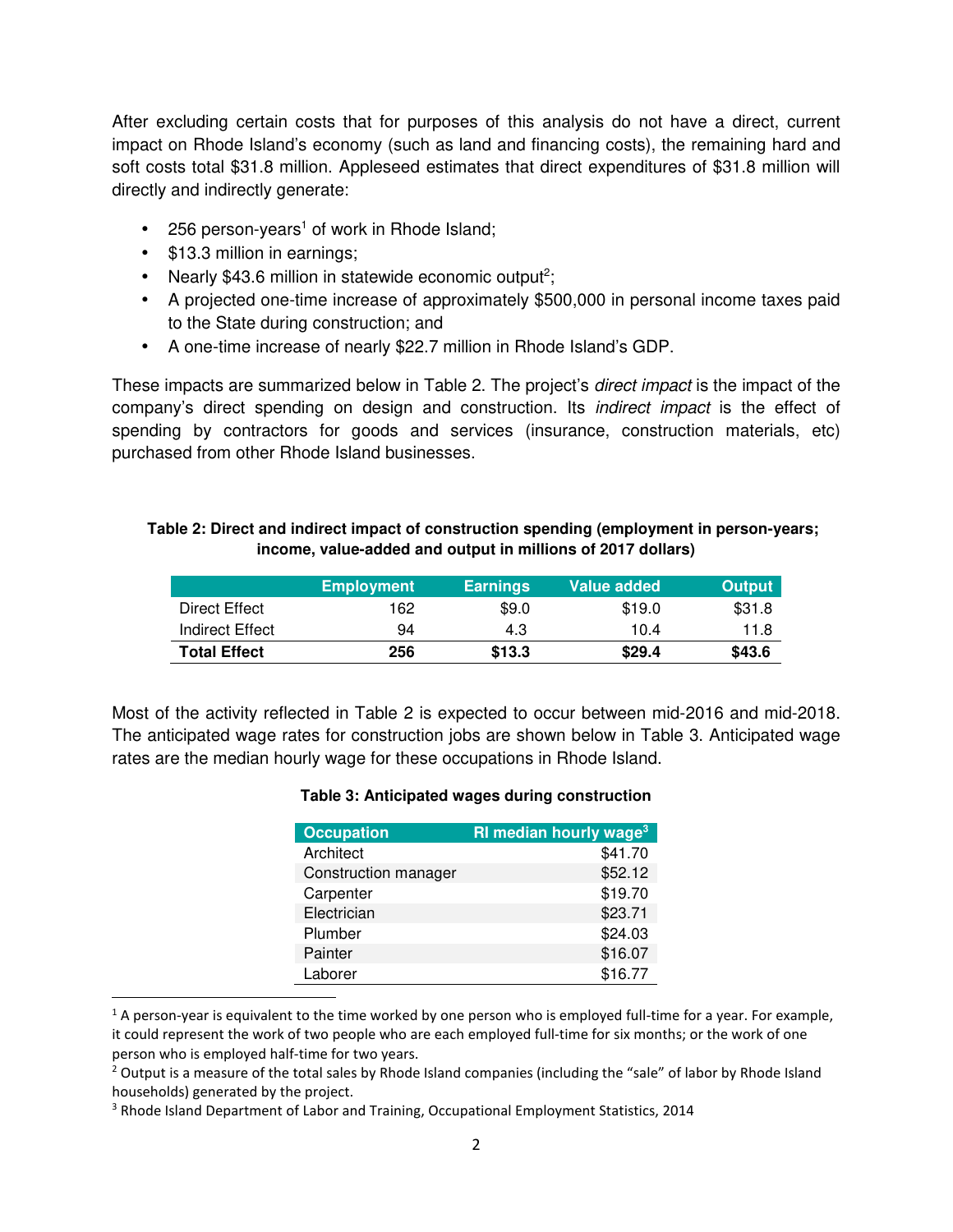Fringe benefits associated with these jobs are expected to be in accordance with industry norms, with the cost of such benefits generally ranging between 22 and 28 percent of wages. Workers who fill these jobs are expected to be drawn primarily from the Providence-Warwick RI-MA New England City and Town Area (NECTA).

### **Annual operations**

After construction is completed, ongoing operations at Pontiac Mills will include:

- The operations of tenants occupying the proposed commercial space
- Management and maintenance of the new building (including 127 new residential units)

The Sponsor expects commercial tenants to include providers of legal, financial, business and health services, and estimates that these tenants will employ approximately 125 people. Based on information provided by the Sponsor, we estimate that approximately one-third of these jobs will be new to Rhode Island.

Based on the Sponsor's estimate of ongoing operating costs, Appleseed estimates that 4 people will be employed in ongoing management and maintenance of the project.

Based on these assumptions, Appleseed projects (as shown below in Table 4), that when the project is completed and fully occupied (which is estimated to occur in 2018), it will directly and indirectly account for:

- 186 FTE jobs in Rhode Island;
- Approximately \$12.1 million in annual earnings (in 2018 dollars);
- Approximately \$28.8 million in annual statewide economic output;
- An increase of approximately \$446,000 in personal income taxes paid annually to the State; and
- An increase of approximately \$17.2 million in Rhode Island's annual GDP.

#### **Table 4: Direct and indirect annual impact of ongoing operations (employment in FTE; income, value-added and output in millions of 2018 dollars)**

|                     | <b>Employment</b> | <b>Earnings</b> | Value added | <b>Output</b> |
|---------------------|-------------------|-----------------|-------------|---------------|
| Direct Effect       | 129               | \$9.1           | \$12.2      | \$20.8        |
| Indirect Effect     | 57                | 3.0             | 5.0         | 8.0           |
| <b>Total Effect</b> | 186               | \$12.1          | \$17.2      | \$28.8        |